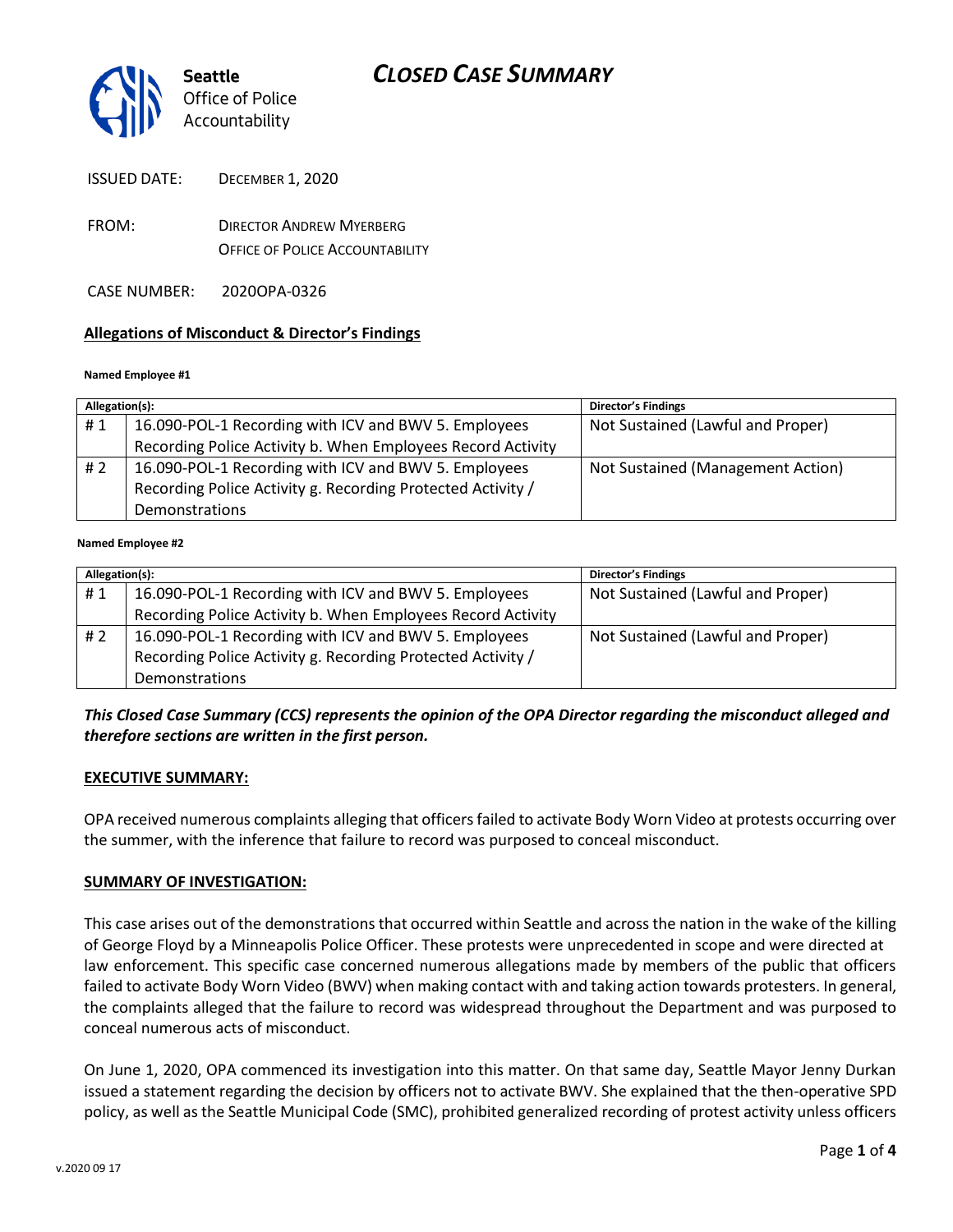

**Seattle** *Office of Police Accountability*

# *CLOSED CASE SUMMARY*

OPA CASE NUMBER: 2020OPA-0326

took specific law enforcement action or observed ongoing criminal conduct. The former Chief of Police made a similar statement in the following days in which she noted that the restrictions on recording in the policy were responsive to privacy concerns raised by the ACLU and other community groups when BWV was initially rolled out to officers.

As part of its investigation, OPA examined the historical record of City Council deliberations related to the filming and photographing of protests, as well as information surrounding the City's decision to adopt BWV in 2015. In brief, the City has maintained a longstanding prohibition on the recording or photographing of peaceful protests for law enforcement purposes. (*See* SMC Chapter 14.12.) This enactment, referred to colloquially as the Intelligence Ordinance, was passed in 1979 after news reports emerged that SPD had maintained files on community leaders and civil rights protesters throughout the 1960s and 1970s. Under the ordinance, collection by SPD of certain information is restricted, including information about an individual's "participation…in a demonstration for community purposes." (SMC 14.12.030.) Collecting this information generally requires authorization from a commanding officer holding the rank of lieutenant or above and reasonable suspicion that the subject of collection has engaged in or will engage in unlawful activity. (SMC 14.12.150.) SPD is required by the ordinance to adopt policies which are, at the very least, as restrictive and protective of First Amendment rights as those in the SMC.

In 2015, the City decided to adopt BWV for most SPD officers as part of an effort to reduce misconduct and improve police accountability. The adoption of BWV was also touted by the then-Federal Monitor as being essential to reaching and maintaining full and effective compliance with the Consent Decree. During initial discussions, community and advocacy groups raised concerns about SPD infiltrating or photographing demonstrations. Though no conclusive determination was made that this was a regular tactic utilized by SPD, the City Council's Public Safety Committee held hearings on the issue in which councilmembers expressed concerns that photography or videotaping of demonstrations would have a general "chilling effect" on free speech. The then-Intelligence Auditor (a position since subsumed into the Office of Inspector General for Public Safety) issued an opinion to the City Council that the planned BWV program would be necessarily subject to the restrictions of SMC Chapter 14.12, which prohibited photographing or surveilling protests. Ultimately, the decision was made to adopt a BWV pilot program in conjunction with an SPD Policy making clear that recording an entire protest was prohibited, and that officers could only record protest incidents when they believed criminal conduct was occurring. The Washington ACLU and the Community Police Commission were consulted in the development of this policy and ultimately concurred. In addition, the policy was reviewed and approved by both the Department of Justice and the Federal Monitor and was endorsed by United States District Judge James Robart.

The resulting policy, SPD Policy 16.090-POL-1(5)(b), required SPD employees to record "arrests and seizures" "when safe and practical." See SPD Policy 16.090-POL-1(5)(b). When read consistent with SPD Policy 16.090-POL-1(5)(g), the policy as a whole prohibited recording of an entire demonstration. In a demonstration context, officers were only permitted to activate BWV "when safe and practical" before making a seizure or arrest. The policy did not permit officers to anticipate the need for force, and thus the need to activate BWV. Only supervisors were permitted to anticipate the need to record police action based on "imminent risk to public safety" or "large scale property destruction." As a result, the only time an individual officer was permitted to make the unilateral decision to activate BWV in a protest context was in the moments between perceiving a criminal violation by a member of the public (e.g. assault, obstruction) and taking action to stop that violation.

As discussed above, there was significant public outcry regarding officers' purported failure to record BWV during the recent demonstrations. The desire was expressed that officers record more frequently, if not for the entirety of their shifts. This resulted in a change to the policy. On June 10, 2020, Mayor Durkan issued an executive order requiring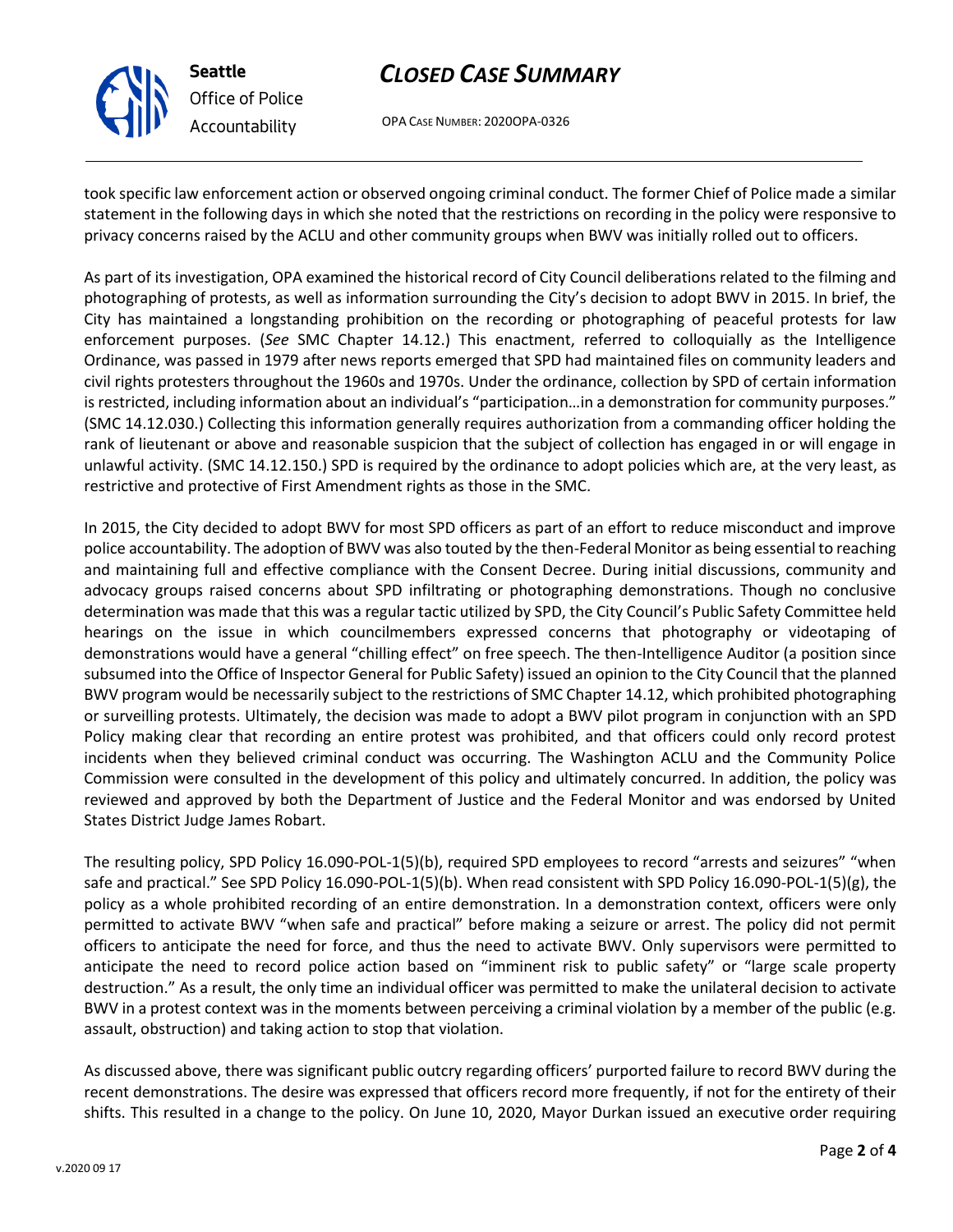

**Seattle** *Office of Police Accountability*

# *CLOSED CASE SUMMARY*

OPA CASE NUMBER: 2020OPA-0326

that SPD create a new policy to require recording of protests when SPD officers anticipate they will have contact with the public. On September 16, 2020, SPD issued revised SPD Policy 16.090-POL-1(g). That policy now requires employees assigned to demonstrations and issued with BWV to activate it during the time they have contact with the public. This policy took effect on October 1, 2020.

# **ANALYSIS AND CONCLUSIONS:**

## **Named Employee #1 - Allegation #1** *16.090-POL-1 Recording with ICV and BWV 5. Employees Recording Police Activity b. When Employees Record Activity*

OPA's investigation was purposed to determine whether there was evidence of officers purposefully failing to activate BWV in order to prevent their actions and potential misconduct from being recorded. Ultimately, even after looking at multiple protest dates and numerous officers, OPA found no basis to conclude that this occurred. Instead, OPA generally found that officers acted consistent with policy when they did not record incidents and, where they did record, it was in appropriate circumstances. With regard to the incidents that were not recorded, this appears to have been based on the fast-moving conditions of such incidents during demonstrations and the according lack of time available to officers to make the determination that recording BWV was safe and practical and to give the required warnings all *after* perceiving a crime and *before* acting in response to it. In any event, there were no widespread violations of policy identified and OPA, accordingly, recommends that this allegation be Not Sustained – Lawful and Proper.

Recommended Finding: **Not Sustained (Lawful and Proper)**

# **Named Employee #1 - Allegation #2** *16.090-POL-1 Recording with ICV and BWV 5. Employees Recording Police Activity g. Recording Protected Activity/Demonstration*

As noted above, OPA finds that the SPD policy in place at the time of the demonstrations effectively prohibited recording of many of the incidents that complainants alleged should have been videotaped. Ultimately, this was due to a prior policy judgment by SPD, City government, and community stakeholders that prioritized the non-recording of First Amendment protected activities in order to prevent a "chilling effect" on speech – not because of malfeasance of individual officers. While this judgment was made in good faith, it had the unintended effect of greatly limiting the recording of law enforcement activity that happens in and around a protest. Moreover, in the period of time from the implementation of BWV in 2015 to this summer's protests, it appears that at least a segment of the public's assessment of the need to record BWV versus the impact on an individual's privacy and civil liberties has shifted to weigh more in favor of recording. This resulted in the rolling out of a new version of the policy that functionally mandated recording during the entirety of demonstrations.

OPA credits the City and SPD for quickly addressing this matter. However, OPA recommends that the policy be further considered and, if needed, amplified or altered by City stakeholders, including the Mayor's Office, the City Council, SPD, the City Attorney's Office, and the Accountability Entities. OPA also recommends that the City involve community groups, including the ACLU, as well as community representatives, particularly from those communities that initially expressed concern with the potential infringements on their privacy and civil liberties that could be posed by expansive recording of BWV. Indeed, it is it is not clear to OPA that many of those who loudly called for